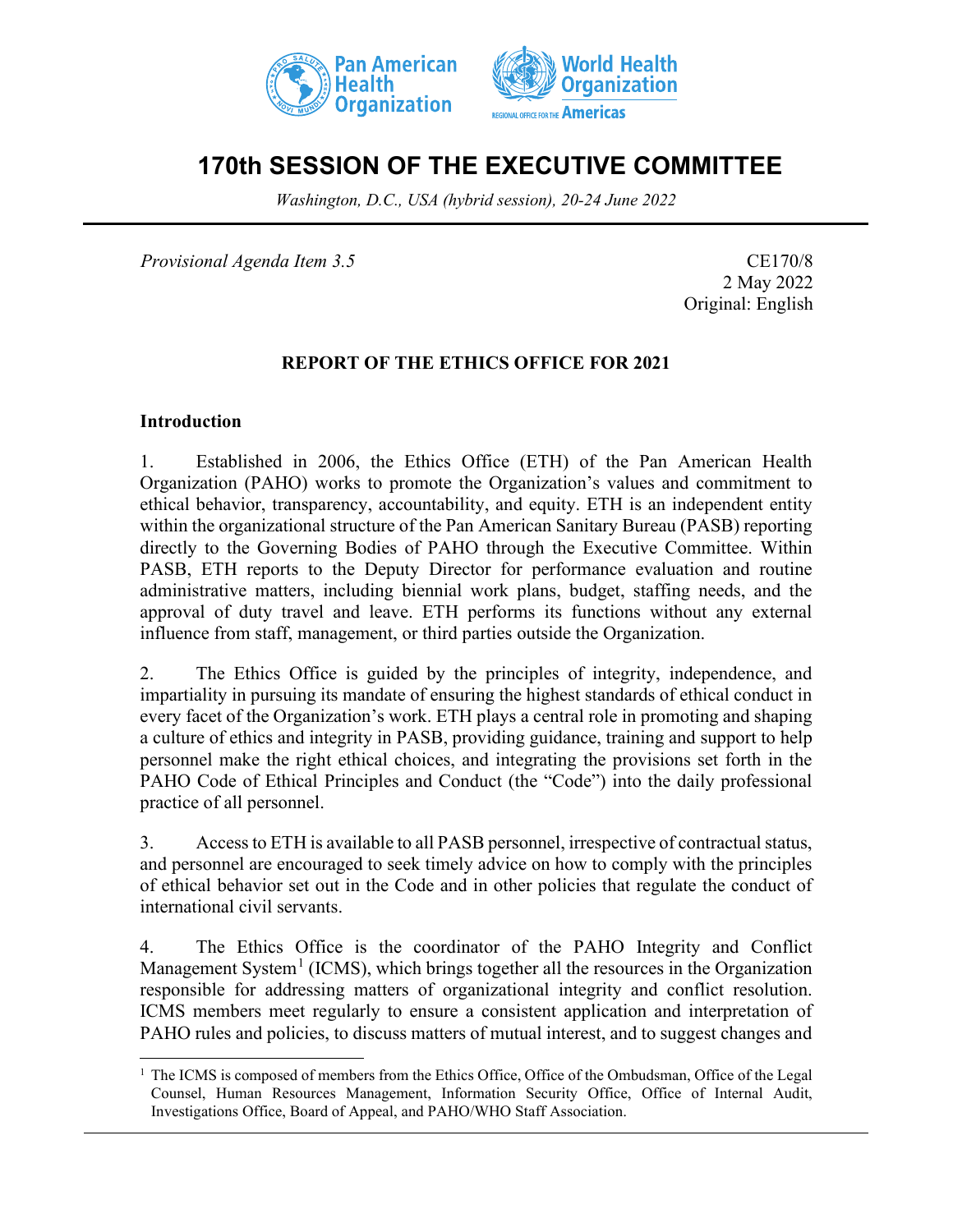improvements in the Organization's ethical policies, as well as in the conflict resolution system.

5. With the continuation of emergency telework in 2021 due to the COVID-19 pandemic, ETH continued to carry out its activities virtually, with minimal disruption to its normal activities. The main area impacted by the virtual work environment was training since face-to-face learning is generally more effective than online learning. In addition to carrying out its regular activities, in 2021 ETH prioritized: *a)* the preparation and publication of several important policies; *b)* the implementation of a process to identify and resolve conflicts of interest for new staff and consultants prior to their appointment; and *c)* serving as the PAHO focal point for various World Health Organization (WHO) initiatives, including on the prevention and response to sexual exploitation and abuse and sexual harassment, and on diversity, equity, and inclusion.

6. In this report, ETH highlights its activities, achievements, and challenges in 2021, as well as its future planned actions to further enhance the ethical culture in PASB.

## **Advice and Guidance**

7. The principal role of ETH is to help PASB personnel meet their responsibilities and obligations under the Code while increasing their practical knowledge of the standards of conduct expected of them as international civil servants in order to help them make the right ethical decisions in their day-to-day work. Personnel are encouraged to seek advice from ETH whenever they have questions or are unsure of the potential implications of their actions. By providing authoritative guidance and advice, ETH helps personnel avoid potential missteps, including engaging in possible wrongdoing, thereby safeguarding both the Organization and the individuals themselves.

8. As shown in Figure 1 below, ETH received 199 consultations from personnel in  $2021$  $2021$  on a wide range of issues.<sup>2</sup> This number represents a substantial increase from the 157 consultations received in 2020. Of particular note is that 40 of these consultations were related to eligibility for the COVID-19 vaccine. The 199 consultations received in 2021 represent the second-highest number of consultations received in a single year and are only slightly lower than the record 211 consultations received in 2019.

<span id="page-1-0"></span><sup>&</sup>lt;sup>2</sup> The Ethics Office received six queries through the PAHO Helpline that were not related to the work of ETH. While responses were provided, these queries are not included in the total number of consultations handled by ETH in 2021.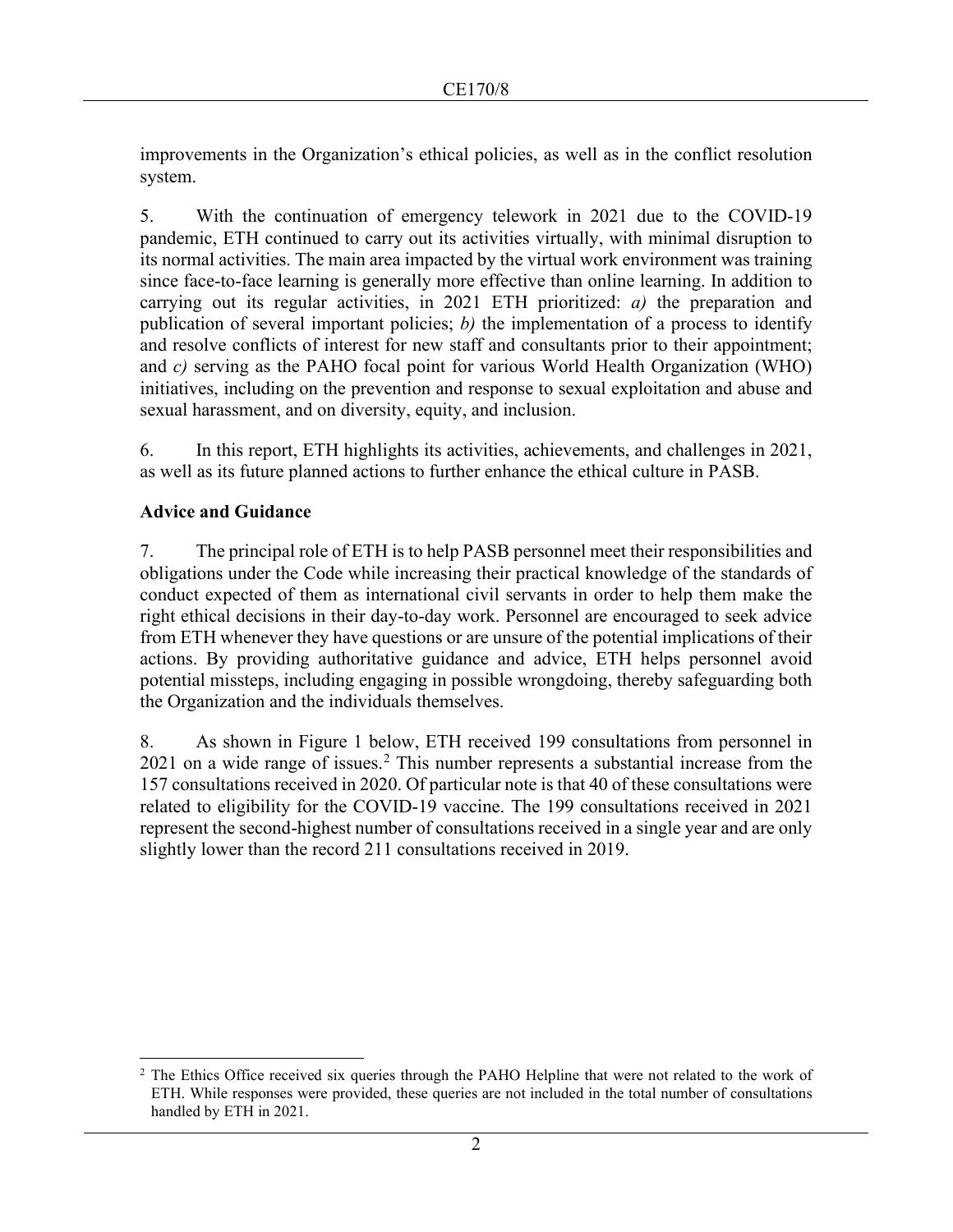

**Figure 1. Consultations by Year, 2012-2021**

9. The types of consultations received in 2021 are shown in Figure 2 below. For the first time, more than 25% of the queries received by ETH pertained to outside activities and external employment. A combination of factors may have contributed to this increase, including personnel concerned about their financial well-being due to the precarious economic situation in the Organization in 2021 or merely wishing to increase their participation in professional and community-based activities.



#### **Figure 2. Consultations by Type, 2021**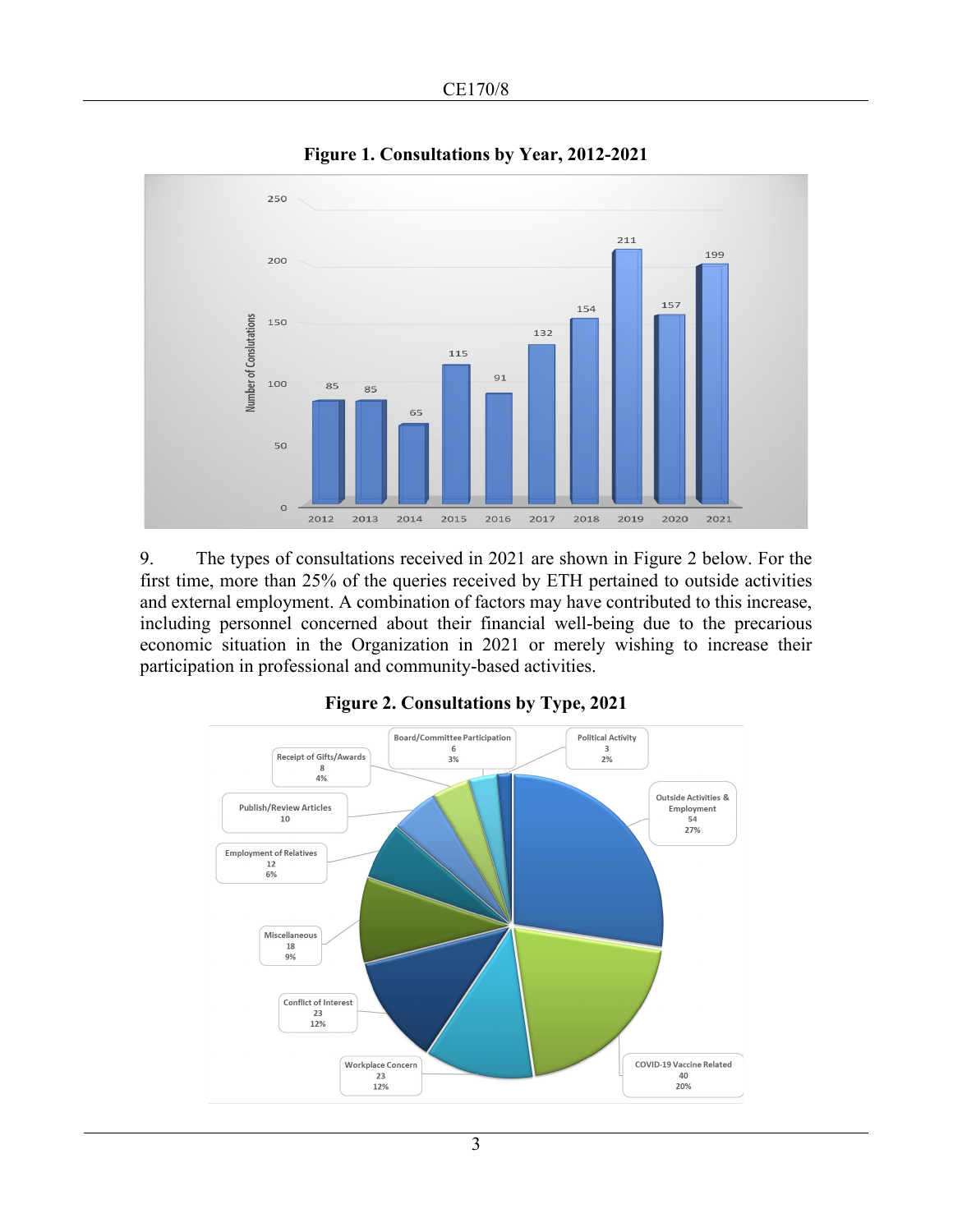10. Upon approval of the first COVID-19 vaccines in January 2021, PAHO Member States established vaccination schedules and priority lists for the receipt of vaccines. ETH issued a PAHO Information Bulletin in February 2021 reminding personnel to respect the vaccination schedules in their countries of residence and not to request or receive special access to the vaccine due to their status as PAHO personnel. Following issuance of this Bulletin, ETH received 40 inquiries regarding access to COVID-19 vaccines.

11. In addition, ETH received 23 queries in 2021 about general workplace concerns. These 23 consultations represented a continued downward trend from 2020 when 37 such consultations were received, and from 2019 when 61 queries of this nature were received. This decline is likely due to the Organization-wide mandate for telework during the past two years, which reduced day-to-day interactions among personnel and the resulting potential for interpersonal conflict. ETH will monitor this trend as the Organization moves forward with its return to premises in 2022.

12. The Ethics Office also received 23 queries related to potential conflicts of interest in 2021. ETH took proactive steps to reduce the possibility of conflicts of interest by expanding its declaration of interest program to include new hires and consultants.

13. In addition, ETH received 12 queries related to the employment of family members or relatives of serving PASB personnel; 10 queries related to the publication of books; eight queries concerning gifts from suppliers or vendors; six queries about serving as a board member of an outside organization or association; three questions related to political activities; two questions about social media activity; and 18 other queries pertaining to various miscellaneous issues.

14. Figure 3 below shows that 63% of all consultations originated from personnel at PAHO Headquarters, while 36% were from personnel in the PAHO/WHO Representative Offices and Centers, disaggregated as follows: 20% from South America, 10% from Central America, and 6% from the Caribbean. One consultation came from an external source, and one was of unknown origin.



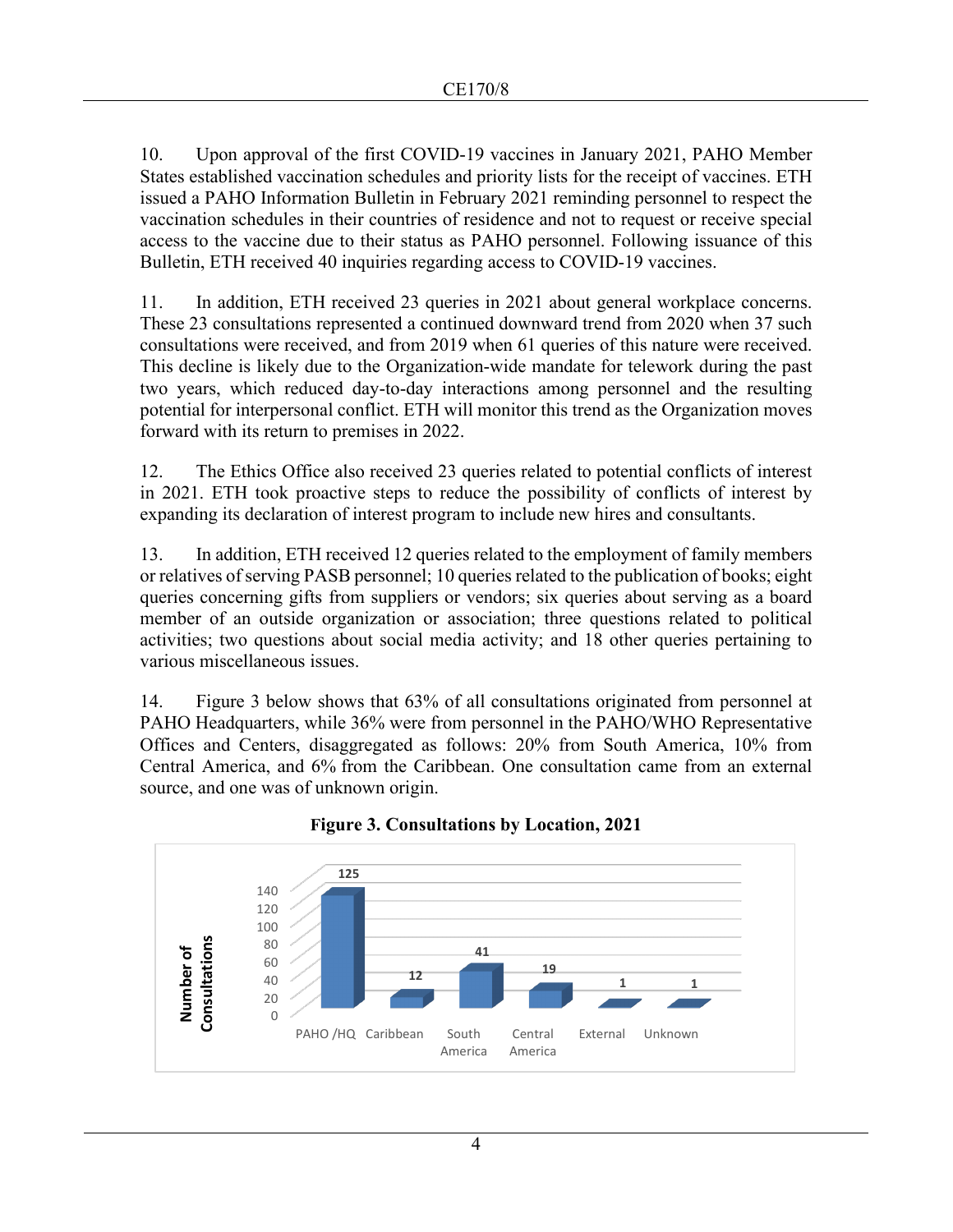## **Briefing and Learning Opportunities**

15. A workforce that is informed and aware of the expectations for proper conduct is more likely to make the right ethical decisions, ask questions and serve as positive role models for peers and colleagues. To this end, one of the principal functions of ETH is to conduct learning and awareness raising activities. ETH utilizes a variety of methods and resources to achieve this objective, including printed materials, face-to-face training sessions, interactive technology, and multimedia tools to promote high ethical standards and awareness both at Headquarters and in the PAHO/WHO Representative Offices and Centers.

16. In 2021, ETH provided online training for all PAHO/WHO country representatives on the different institutional resources that are available to assist them in the area of integrity and conflict resolution, in navigating difficult political environments, and in the new conflict of interest disclosure forms for new hires and consultants.

17. In addition, online training on a wide range of ethics-related topics was carried out for the following entities and Country Offices:

- a) Health Systems & Services/Health Services & Access
- b) Country & Sub-Regional Coordination
- c) External Relations, Partnerships & Resource Mobilization
- d) Barbados
- e) Haiti
- f) Honduras
- g) Jamaica
- h) Nicaragua

#### **Other Actions and Initiatives**

18. One of the main achievements in 2021 was the issuance of three policies under the responsibility of ETH.

19. First, a new policy on the prevention and response to sexual exploitation and abuse (SEA) was issued in April 2021. The prevention and response to SEA became an urgent priority in late 2021 due to the release of the report of the Independent Commission on SEA during the WHO response to the 10th Ebola outbreak in the Democratic Republic of Congo. The Ethics Program Manager of PAHO serves as a member of the WHO Global Task Team and assisted WHO in drafting its management response letter to the findings of the Independent Commission. Based on lessons learned, action is being taken to update the PAHO SEA policy, to create new training material, and to develop an awareness campaign to send a strong message that PAHO has zero tolerance for SEA and zero tolerance for inaction.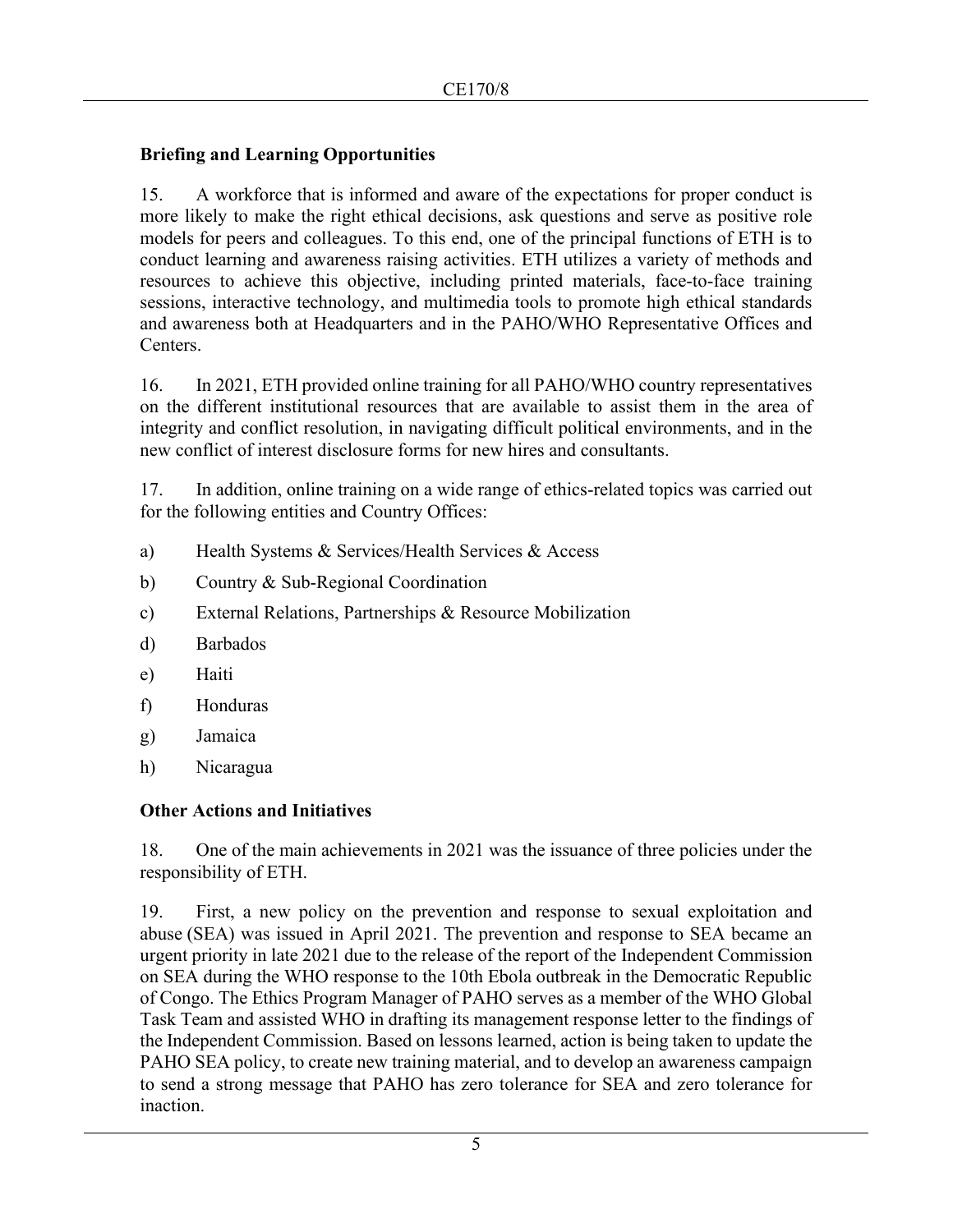20. Second, a new policy against fraud and corruption was issued in June 2021. This policy aims to promote a culture of integrity and underscores the Organization's commitment to prevent, detect, and respond to cases of fraud, corruption, and other dishonest practices and activities. The policy:

- a) identifies what constitutes fraud, corruption, and other dishonest acts (collectively referred to as "prohibited activities");
- b) addresses the managerial framework and responsibility for preventing prohibited activities; and
- c) outlines the available mechanisms to report and respond to suspected prohibited activities.

21. Third, a revised protection against retaliation policy was issued in September 2021. The policy was updated to:

- a) make it easier to submit a retaliation complaint;
- b) expand the scope of protection to include people who seek advice or assistance to resolve a workplace concern or who file an appeal against an administrative or disciplinary decision;
- c) specify the right of recourse for individuals who wish to challenge a decision regarding the merits of their retaliation complaint; and
- d) outline the key role ETH plays in protecting individuals from retaliation.

22. An Ethics and Climate Survey was launched in September 2021 to better understand the Organization's ethical climate and work environment. This was the first time that a survey of this nature was carried out in PAHO. The survey, consisting of 16-20 questions, was administered by an outside company to over 2,400 personnel at all levels of the Organization, and 1,163 responses were received. ETH has received the survey results and will disseminate them to management and staff in 2022.

23. In 2020, ETH developed a conflict-of-interest disclosure form specifically designed for newly selected staff. This form is required to be completed by all selected candidates for fixed-term posts in the Organization. In 2021, ETH reviewed 125 disclosure forms for new hires and ensured that action was taken to resolve any actual or potential conflict of interest prior to each person joining the Organization.

24. In 2021, a similar conflict-of-interest disclosure form was also implemented for all international and national consultants. During the year, ETH reviewed 155 such disclosure forms and addressed situations where there were potential conflicts.

25. In 2021, PAHO joined the WHO Diversity, Equity and Inclusion (DEI) initiative, which aims to create a better workplace, where differences are embraced, everyone is included, and all personnel are fully engaged and treated with respect. ETH has been collaborating in the initiative by issuing a survey to all PAHO personnel and by hosting a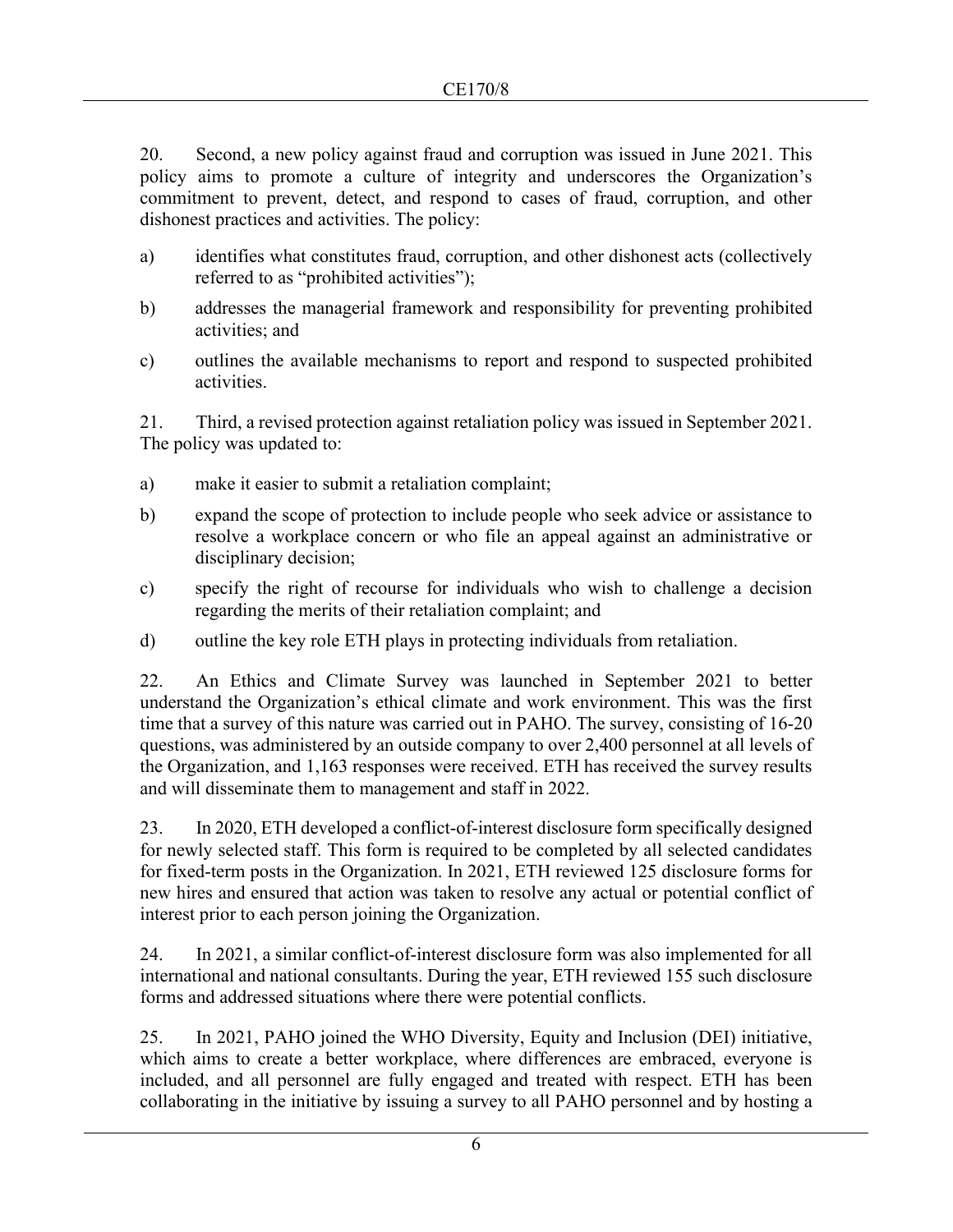forum for personnel with the WHO DEI team and their outside specialists to explain the survey results and provide the next steps of the DEI initiative.

26. In addition, ETH issued eight Organization-wide bulletins in 2021, which addressed a variety of issues of interest to PAHO personnel, as follows:

- a) *8 February 2021:* To remind personnel to follow the vaccination schedules and priority lists established by the local health authorities and not to use their status in the Organization to receive preferential treatment.
- b) *24 May 2021*: To remind personnel how to use the PAHO Helpline to ask questions on ethical issues or to report suspected misconduct.
- c) *15 June 2021*: To inform personnel about the new PAHO Sexual Exploitation and Abuse policy, and about the allegations of sexual exploitation and abuse involving WHO personnel.
- d) *15 July 2021*: To inform personnel about the participation of PAHO on the WHO dedicated Task Team on the Prevention and Response to Sexual Exploitation, Abuse, and Harassment.
- e) *21 September 2021:* To launch the Ethics and Climate Survey.
- f) *1 October 2021*: To inform personnel about the release of the Report of the Independent Commission on Sexual Exploitation and Abuse<sup>[3](#page-6-0)</sup> during the response to the 10th Ebola outbreak in the Democratic Republic of the Congo.
- g) *28 October 2021*: To solicit expressions of interest from staff to serve as Secretary to the PAHO Board of Appeal.
- h) *13 December 2021*: To share the results of the WHO Diversity, Equity and Inclusion Survey and invite personnel to attend a briefing session on the results and next steps of the initiative.

27. As part of its efforts to stay abreast of developments in the ethics field, PAHO participates in the Ethics Network of Multilateral Organizations (ENMO). ENMO serves as a forum in which members from about 45 international organizations and financial institutions exchange information and experiences and collaborate on issues of common interest. Philip MacMillan, the Ethics Program Manager at PAHO, served as Chair of the 13th ENMO Conference, which was hosted virtually by the European Central Bank and took place in July and November 2021.

## **Future Actions**

28. One of the remaining priorities for ETH is to issue a new code of ethics. With the assistance of an external partner, work commenced in 2021 on this initiative, and the new

<span id="page-6-0"></span><sup>&</sup>lt;sup>3</sup> The report is available at:

[https://www.who.int/publications/m/item/final-report-of-the-independent-commission-on-the-review-of](https://www.who.int/publications/m/item/final-report-of-the-independent-commission-on-the-review-of-sexual-abuse-and-exploitation-ebola-drc)[sexual-abuse-and-exploitation-ebola-drc](https://www.who.int/publications/m/item/final-report-of-the-independent-commission-on-the-review-of-sexual-abuse-and-exploitation-ebola-drc)